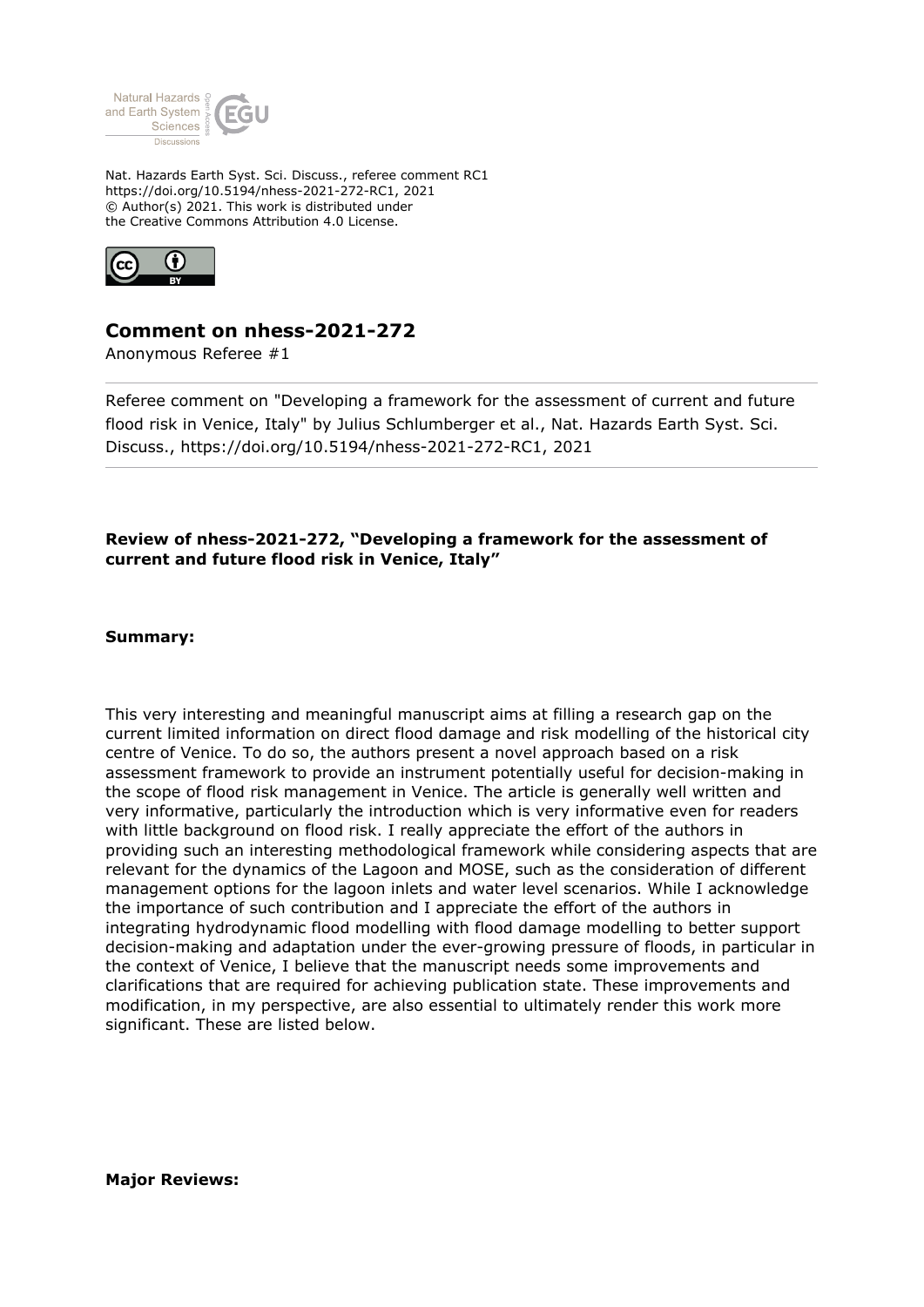The author are using an interesting and complex combination of hydrodynamic models to simulate the flood hazard in Venice; yet, the authors are also only using water depth as the descriptor of flood damages in the case study area. One of the main advantages of hydrodynamic models is the capability of providing information pertaining to the duration and velocity of a flood event, which however are not considered in the damage modelling framework. As such, the value-added of utilising the nested hydrodynamic models is not clear in the current version of the manuscript, and seems to only be adding to the complexity of the proposed methodological framework. While the authors are already using a hydrodynamic model to simulate the dynamics from the Adriatic sea to the Lagoon of Venice (i.e. parent model), I would strongly suggest the authors to highlight the benefits of using the nested hydrodynamic models over a more simplistic bathtub approach for the studied application.

In the same topic of the last point, it would be interesting to provide a table similar to Table 7 but comparing the results of the hydrostatic and the hydrodynamic models, in terms of R and RMSE.

As Figure 6a shows an underestimation flood depth bias by the d3dfm model with respect to the bathtub approach, It would be interesting to include also the damage results from the bathtub flood model, if possible, so to provide a meta-model comparison. The same rational is valid for Tables 9 and 10.

**During recent MOSE activations, the Malamocco inlet was left open, while both Lido and** Chioggia were closed, as this is the main inlet for commercial and industrial ships. While the scenario "lidoopen" is certainly very interesting and capable of providing much appreciated information to decision-makers and to the general public, it would be also interesting to consider, if possible, a more plausible and realistic scenario were the Malamocco inlet only is left open.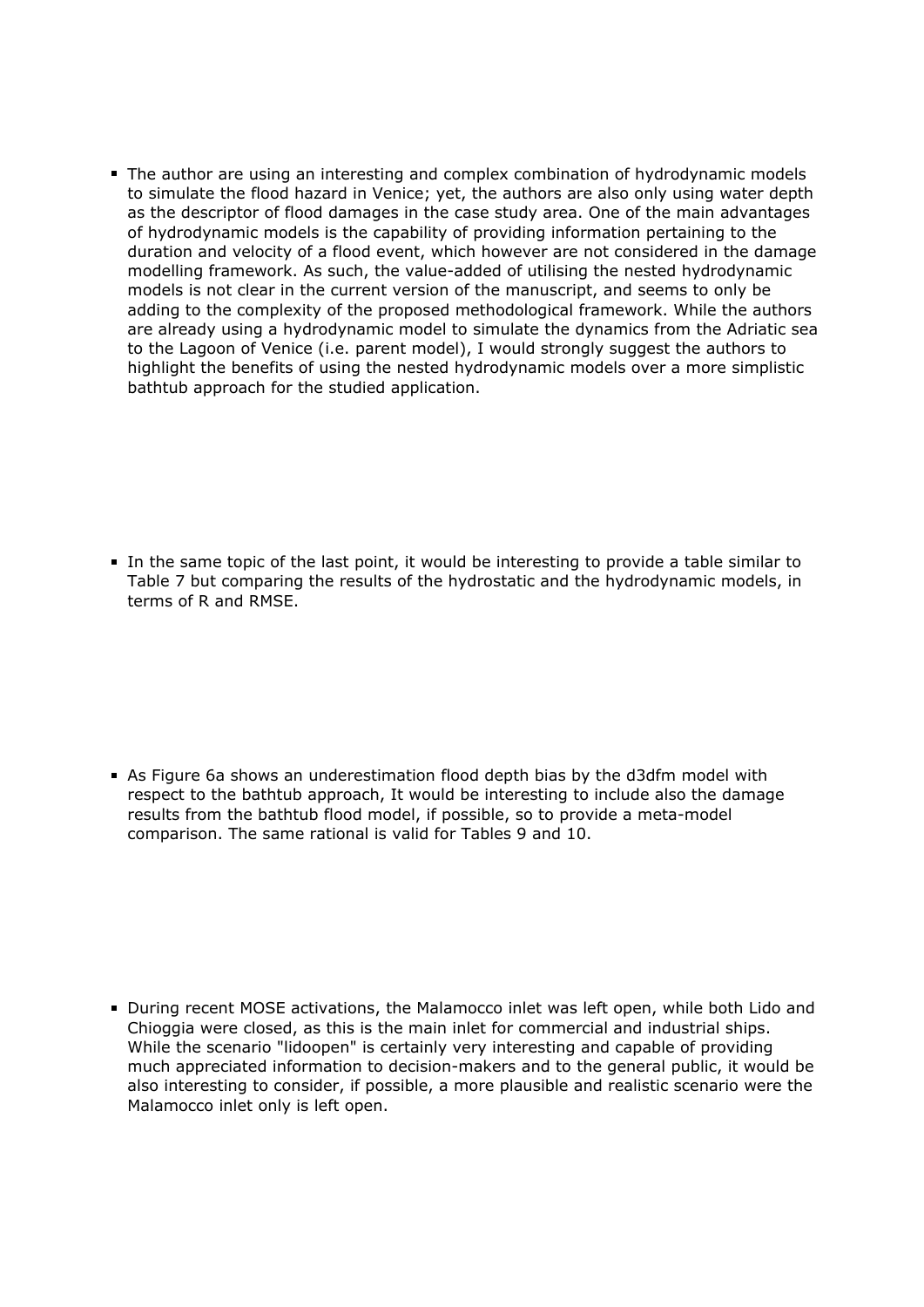In line 142, the authors mention that the d3dfm model "allows to account for additional processes like wave action or 1D flow of the sewage system". From the manuscript's text, these are not taken into consideration. In the specific case of Venice, it could be relevant to consider the effects of the sewage and drainage system when modelling high tide floods, as during high tide events water may come directly from underneath the city instead of overflowing from the canals. The non-consideration of such phenomena might lead to the underestimation of flooded areas, especially in a scenario such as Venice, where buildings are often attached to one another, leading to significant areas isolated from overland flow in the perspective of the hydrodynamic model. Indeed, this might be the case why Figure 6a shows that the hydrodynamic model underestimates flooding in the majority of cells with respect to the hydrostatic (bathtub) approach. Could the authors better explain why this option has not been included in the flood modelling framework?

It is not clear from the text if the seven nested sub-models exchange information among themselves as boundary conditions or just with the parent model? Please better explain the nested setup.

Regarding the altimetry data that has been used in this study, has the correction to the ZMPS datum been done within the work developed in this manuscript or is it a data that has been obtained as already published from other sources? If the correction to the reference ZMPS level has been done as part of the work developed in this manuscript, please add a methodological description on how this has been performed (I suggest adding it in the supplementary material if possible).

The authors refer to "grid instabilities" in lines 298 and 299. Could the authors better explain what are those instabilities and how are they defined? Also, it is not clear if the whole Castello sub-model was affected or just part of it (14% of total, where total refers to the Castello sub-model or to Venice?). Please better explain.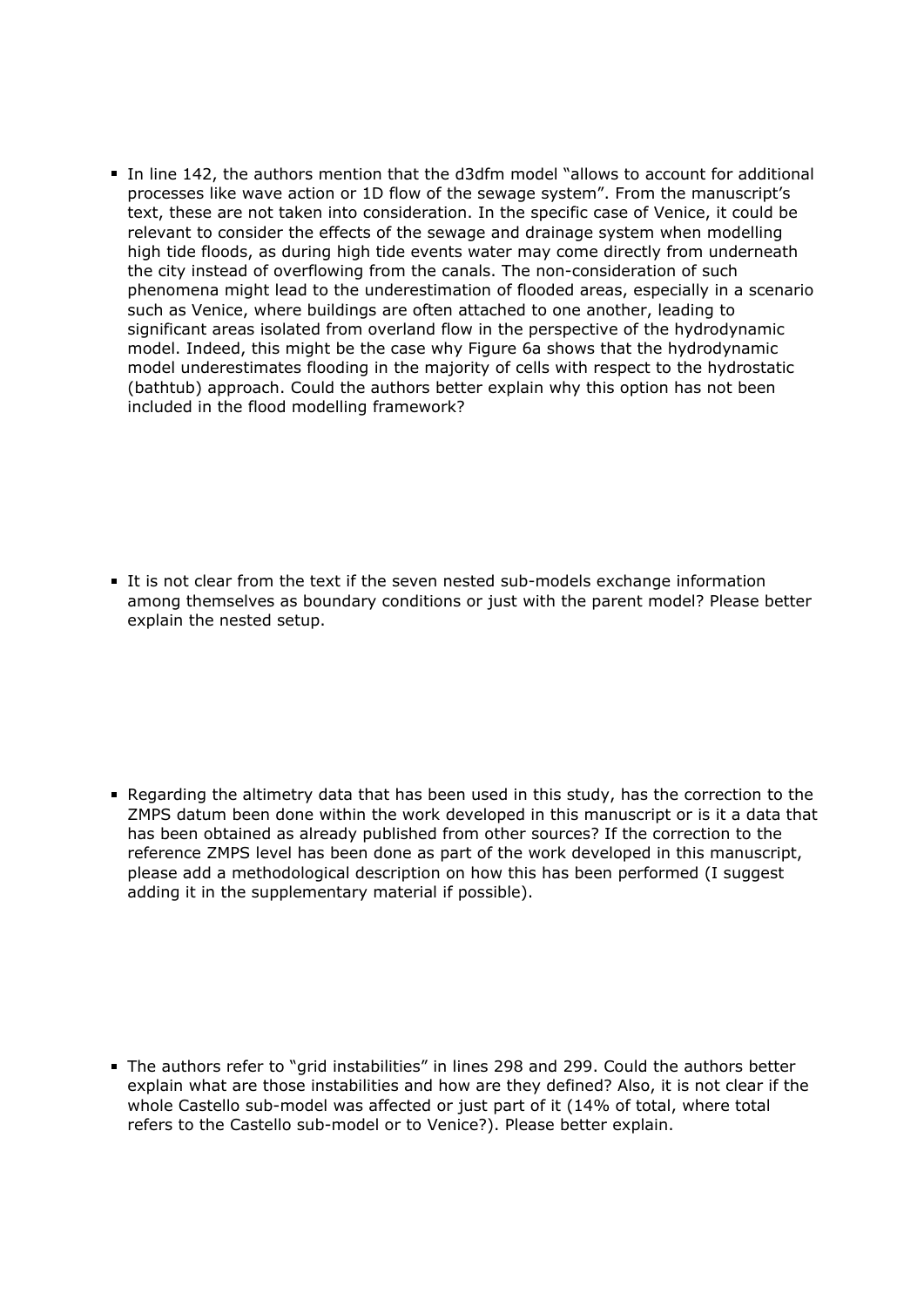## **Minor Reviews:**

Some of the graphics are difficult to read due to their low quality and/or small font size (e.g. Figure 9).

I might be wrong, but Figure 8 may be out of scale on the y-axis for the variable F2 (risk taking IPS).

Figure 9a, as a suggestion to improve the readability of the figure, it would be interesting to add some indications on when MOSE is activated and deactivated.

■ Line 2-3, sentence "limited scientific knowledge of flood hazard and flood damage modelling of the old-town of Venice is available to support decisions to mitigate existing and future flood risk."; I would suggest to rephrase the sentence, as flood hazard information is available, including publicly-available flood maps and walking paths covering the historical city centre of Venice for different flood quotas. Instead, information about flood risk is definitely much less available.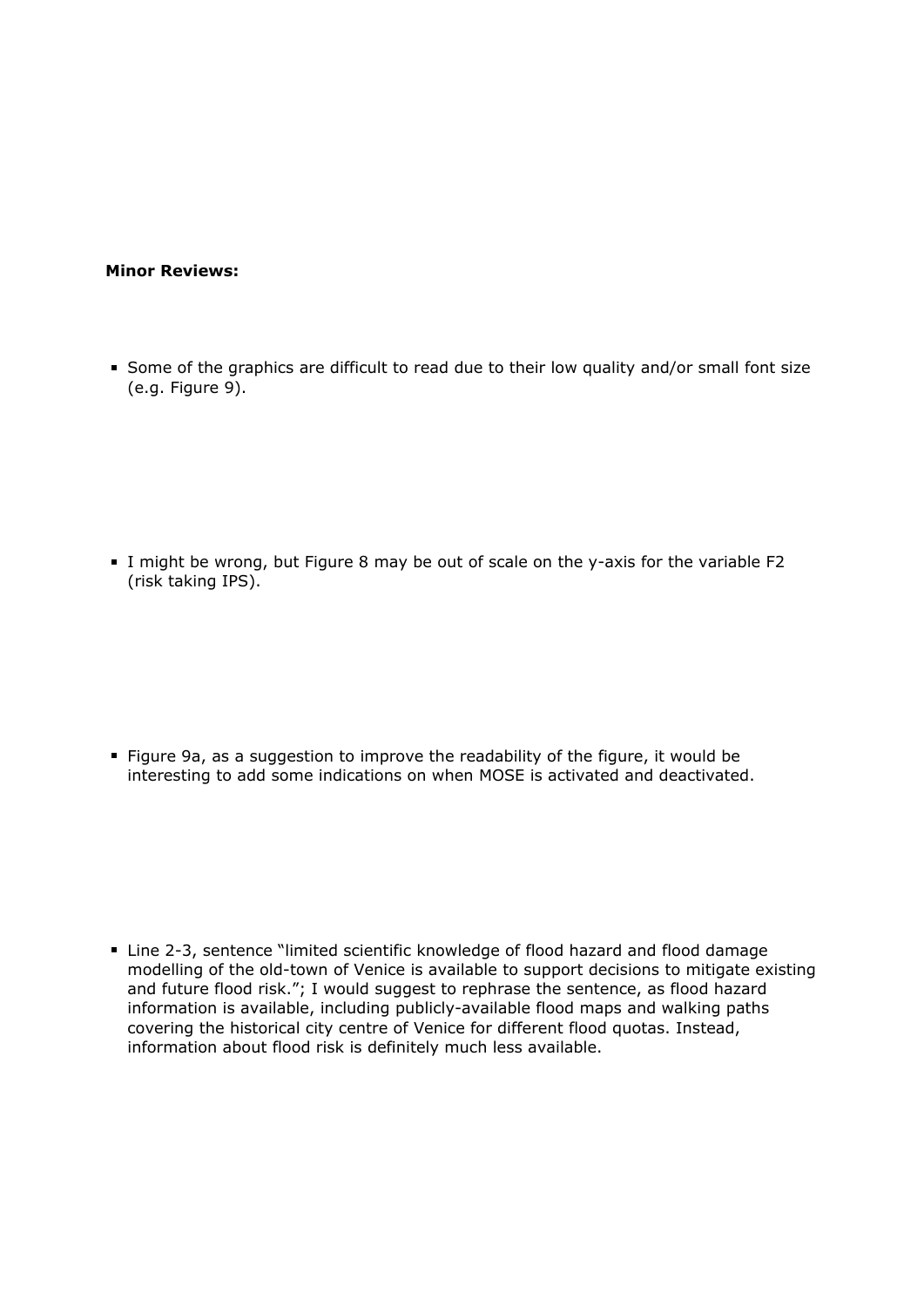Some sentences are unclear and/or could be better structured (e.g. line 1, "Flooding has been a serious struggle to the old-town of Venice, its residents and cultural heritage and continues to be a challenge in the future."). Also, spelling is mixed between British and American styles (e.h. behaviour vs. behavior; analyse vs. analyze). An in-depth proof-reading of the manuscript is recommended.

Line 2 and line 51; is the term "existence-defining" correctly employed (particularly in the phrase of line 2)? Or should be "existence-defying"?

Line 24; please correct the definition of exposure as, following the IPCC definition, it is not only related to human systems, but to the "inventory of elements in an area in which hazard events may occur". The next phrase on the manuscript highlights this, and the text should be consistent (i.e. "human health, environment, cultural heritage and economic activities").

Line49: The phrase "Additionally, intangible damages to cultural heritage sites and their meaning for the cultural identity of the region and nation can be expected (Wang, 2015)" is not very informative and could either be removed or extended with some examples of intangible damages to cultural heritage sites.

Please define all acronyms in the main text (e.g. ZMPS, IGM42, etc.).